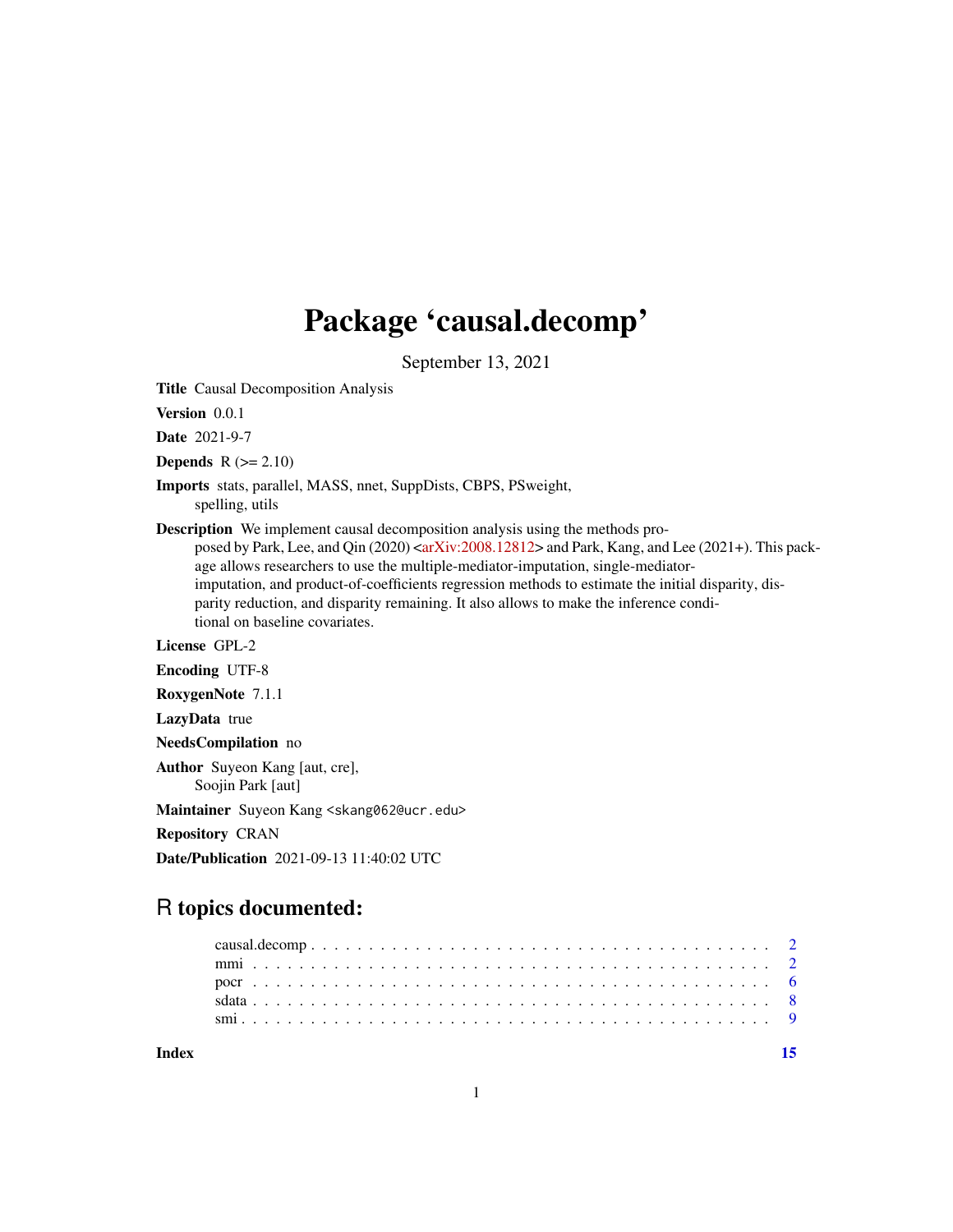<span id="page-1-0"></span>

#### Description

The causal.decomp package provides three important functions: mmi, smi, and pocr.

<span id="page-1-1"></span>mmi *Multiple-Mediator-Imputation Estimation Method*

#### Description

'mmi' is used to estimate the initial disparity, disparity reduction, and disparity remaining for causal decomposition analysis, using the multiple-mediator-imputation estimation method proposed by Park et. al. (2020).

#### Usage

```
mmi(
  fit.r = NULL,fit.x,
 fit.y,
  treat,
  covariates,
  sims = 100,conf. level = 0.95,conditional = TRUE,
  cluster = NULL,
  long = FALSE,
  mc.cores = 1L
)
```
#### Arguments

| fit.r | a fitted model object for treatment. Can be of class 'CBPS' or 'SumStat'. De-<br>fault is 'NULL'. Only necessary if 'conditional' is 'FALSE'.                                                                                        |
|-------|--------------------------------------------------------------------------------------------------------------------------------------------------------------------------------------------------------------------------------------|
| fit.x | a fitted model object for intermediate confounder(s). Each intermediate model<br>can be of class 'lm', 'glm', 'multinom', or 'polr'. When multiple confounders<br>are considered, can be of class 'list' containing multiple models. |
| fit.y | a fitted model object for outcome. Can be of class 'lm' or 'glm'.                                                                                                                                                                    |
| treat | a character string indicating the name of the treatment variable used in the mod-<br>els. The treatment can be categorical with two or more categories (two- or multi-<br>valued factor).                                            |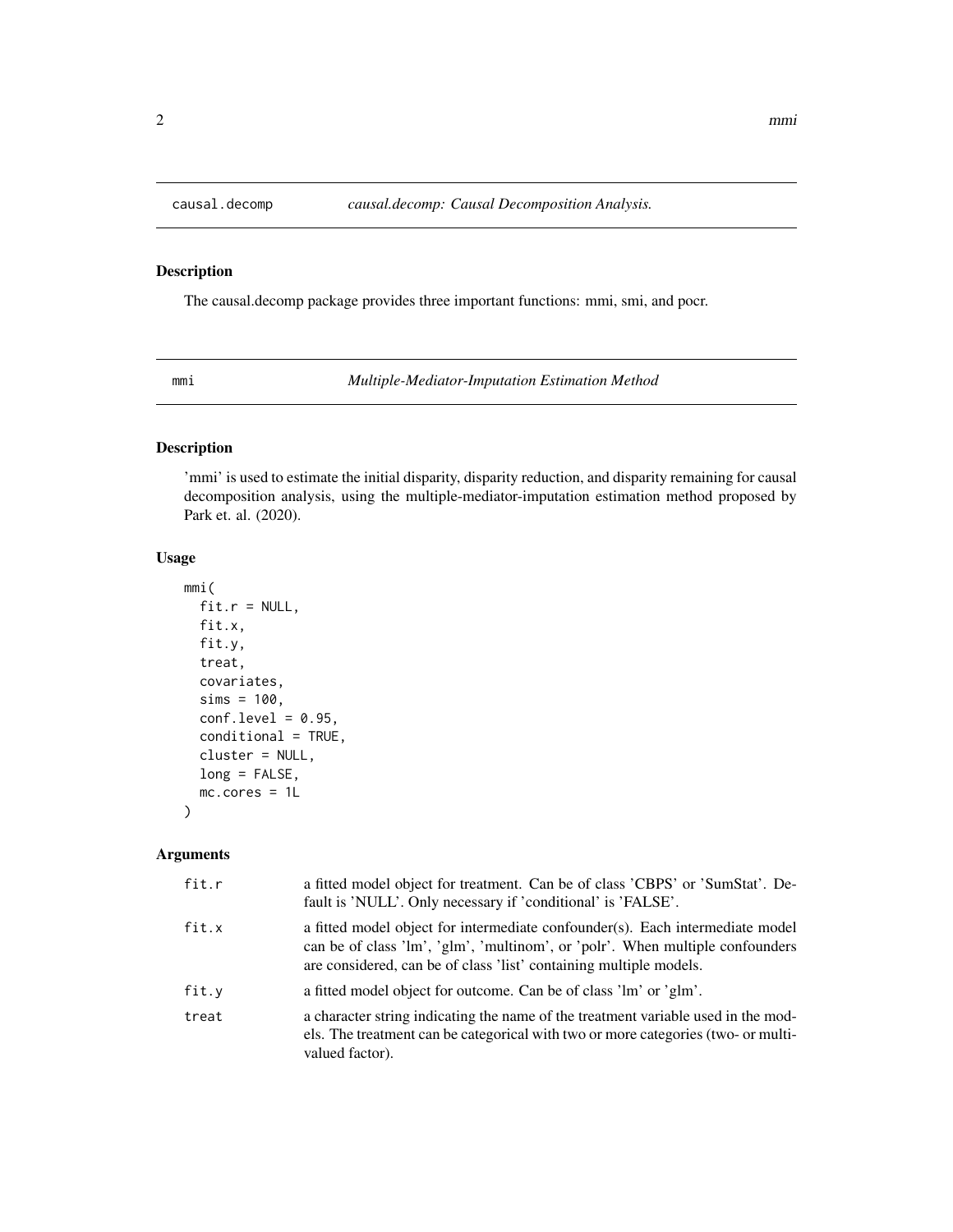$mmin$  3

| covariates  | a vector containing the name of the covariate variable(s) used in the models.<br>Each covariate can be categorical with two or more categories (two- or multi-<br>valued factor) or continuous (numeric).                                                                |
|-------------|--------------------------------------------------------------------------------------------------------------------------------------------------------------------------------------------------------------------------------------------------------------------------|
| sims        | number of Monte Carlo draws for nonparametric bootstrap.                                                                                                                                                                                                                 |
| conf.level  | level of the returned two-sided confidence intervals, which are estimated by the<br>nonparametric percentile bootstrap method. Default is 0.95, which returns the 2.5<br>and 97.5 percentiles of the simulated quantities.                                               |
| conditional | a logical value. If 'TRUE', the function will return the estimates conditional on<br>those covariate values; and all covariates in mediator and outcome models need<br>to be centered prior to fitting. Default is 'TRUE'. If 'FALSE', 'fit.r' needs to be<br>specified. |
| cluster     | a vector of cluster indicators for the bootstrap. If provided, the cluster bootdtrap<br>is used. Default is 'NULL'.                                                                                                                                                      |
| long        | a logical value. If 'TRUE', the output will contain the entire sets of estimates<br>for all bootsrap samples. Default is 'FALSE'.                                                                                                                                        |
| mc.cores    | The number of cores to use. Must be exactly 1 on Windows.                                                                                                                                                                                                                |
|             |                                                                                                                                                                                                                                                                          |

#### Details

This function returns the point estimates of the initial disparity, disparity reduction, and disparity remaining for a categorical treatment and a variety of types of outcome and mediator(s) in causal decomposition analysis. It also returns nonparametric percentile bootstrap confidence intervals for each estimate.

The initial disparity represents the expected difference in an outcome between a comparison group  $R = j$  and a reference group  $R = i$  where  $i \neq j$ . That is,

$$
\tau(i,j) \ = \ E\{Y|R=j\} - E\{Y|R=i\},
$$

where  $R$  and  $Y$  are the group indicator and the outcome variable, respectively. The disparity reduction represents the expected change in an outcome for the group  $R = j$  after adjusting the level of mediator(s) to the level of the reference group. That is,

$$
\delta(j) = E\{Y|R=j\} - E\{Y(G_M(i))|R=j\},\
$$

where  $G_M(i)$  is a random draw from the mediator distribution of the reference group. The disparity remaining represents the remaining disparity for the group  $R = j$  even after adjusting the level of mediators to the reference group. Formally,

$$
\zeta(i) = E\{Y(G_M(i))|R = j\} - E\{Y|R = i\}.
$$

The disparity reduction and remaining can be estimated using the multiple-mediator-imputation method suggested by Park et al. (2020). See the references for more details.

If one wants to make the inference conditional on baseline covariates, set 'conditional  $= T'$  and center the data before fitting the models.

As of version 0.0.1, the intetmediate confounder model ('fit.x') can be of class 'lm', 'glm', 'multinom', or 'polr', corresponding respectively to the linear regression models and generalized linear models, multinomial log-linear models, and ordered response models. The outcome model ('fit.y') can be of class 'lm' or 'glm'. Also, the treatment model ('fit.r') can be of class 'CBPS' or 'Sum-Stat', both of which use the propensity score weighting. It is only necessary when 'conditional = F'.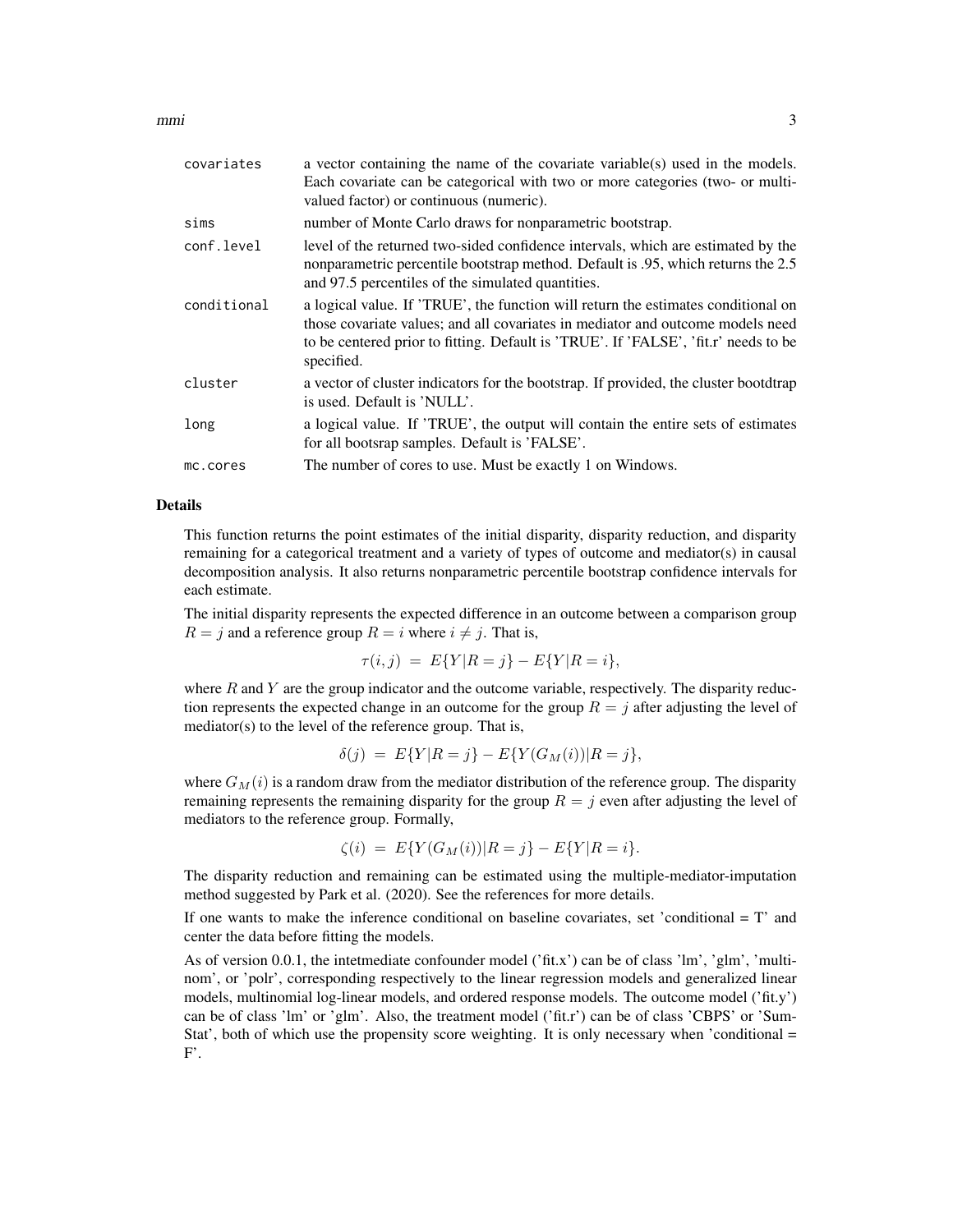#### <span id="page-3-0"></span>Value

| result     | a matrix containing the point estimates of the initial disparity, disparity remain-<br>ing, and disparity reduction, and the percentile bootsrap confidence intervals for<br>each estimate. |
|------------|---------------------------------------------------------------------------------------------------------------------------------------------------------------------------------------------|
| all.result | a matrix containing the point estimates of the initial disparity, disparity remain-<br>ing, and disparity reduction for all bootsrap samples. Returned if 'long' is<br>'TRUE'.              |

#### Author(s)

Suyeon Kang, University of California, Riverside, <skang062@ucr.edu>; Soojin Park, University of California, Riverside, <soojinp@ucr.edu>.

#### References

Park, S., Lee, C., and Qin, X. (2020). "Estimation and sensitivity analysis for causal decomposition in heath disparity research", arXiv preprint arXiv:2008.12812.

Park, S., Kang, S., and Lee, C. (2021+). "Choosing an Optimal Method for Causal Decomposition Analysis: A Better Practice for Identifying Contributing Factors to Health Disparities".

#### See Also

[smi](#page-8-1)

#### Examples

data(sdata)

```
#-----------------------------------------------------------#
# Example 1-a: Continuous Outcome
#-----------------------------------------------------------#
fit.m1 \leq lm(M.num \sim R + C.num + C.bin, data = sdata)
fit.m2 <- glm(M.bin \sim R + C.num + C.bin, data = sdata,
          family = binomial(link = "logit")require(MASS)
fit.m3 <- polr(M.cat \sim R + C.num + C.bin, data = sdata)
fit.s1 <- lm(S \sim R + C.num + C.bin, data = sdata)require(nnet)
fit.m4 \leq multinom(M.cat \sim R + C.num + C.bin, data = sdata)
fit.y1 \leq lm(Y.num \sim R + M.num + M.bin + M.cat + S + C.num + C.bin,
          data = sdata)
require(PSweight)
fit.r1 <- SumStat(R \sim C.num + C.bin, data = sdata, weight = "IPW")
require(CBPS)
fit.r2 <- CBPS(R \sim C.num + C.bin, data = sdata, method = "exact",
          standardize = "TRUE")
res.1a \leq mmi(fit.r = fit.r1, fit.x = fit.s1,
          fit.y = fit.y1, sims = 40, conditional = FALSE,
```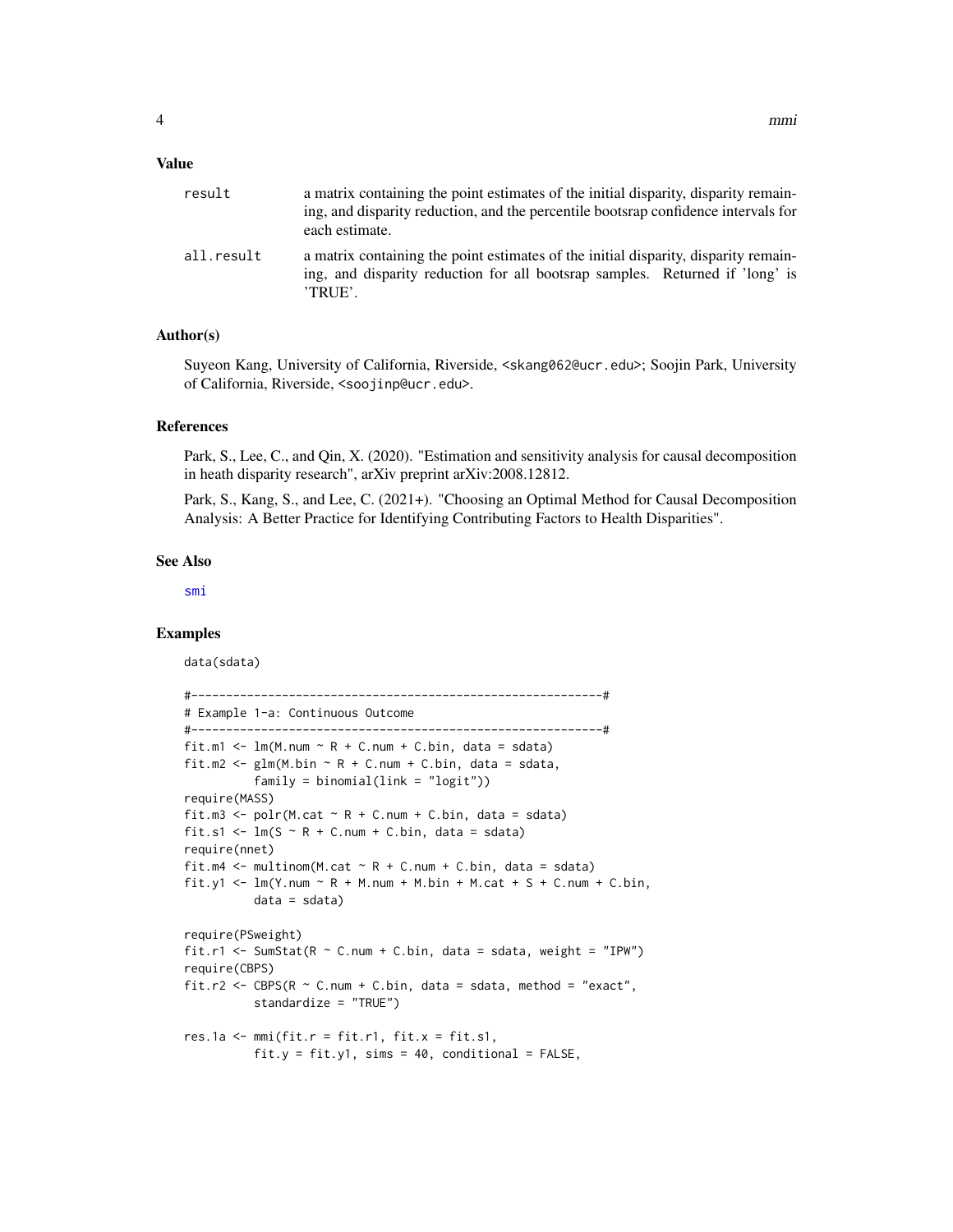mmi 5

```
covariates = c("C.num", "C.bin"), treat = "R")res.1a
#-----------------------------------------------------------#
# Example 1-b: Binary Outcome
#-----------------------------------------------------------#
fit.y2 <- glm(Y.bin \sim R + M.num + M.bin + M.cat + S + C.num + C.bin,data = sdata, family = binomial(link = "logit"))
res.1b \leq mmi(fit.r = fit.r1, fit.x = fit.s1,
          fit.y = fit.y2, sims = 40, conditional = FALSE,
          covariates = c("C.num", "C.bin"), treat = "R")res.1b
#-----------------------------------------------------------#
# Example 2-a: Continuous Outcome, Conditional on Covariates
#-----------------------------------------------------------#
# For conditional = TRUE, need to create data with centered covariates
# copy data
sdata.c <- sdata
# center quantitative covariate(s)
sdata.c$C.num <- scale(sdata.c$C.num, center = TRUE, scale = FALSE)
# center binary (or categorical) covariates(s)
# only neccessary if the desired baseline level is NOT the default baseline level.
sdata.c$C.bin <- relevel(sdata.c$C.bin, ref = "1")
# fit mediator and outcome models
fit.m1 <- lm(M.num \sim R + C.num + C.bin, data = sdata.c)fit.m2 <- glm(M.bin ~ R + C.num + C.bin, data = sdata.c,family = binomial(link = "logit"))
fit.m3 <- polr(M.cat \sim R + C.num + C.bin, data = sdata.c)
fit.s2 <- lm(S \sim R + C.num + C.bin, data = sdata.c)fit.y1 <- lm(Y.num \sim R + M.num + M.bin + M.cat + S + C.num + C.bin,data = sdata.c)res.2a \leq mmi(fit.x = fit.s2,
          fit.y = fit.y1, sims = 40, conditional = TRUE,
          covariates = c("C.num", "C.bin"), treat = "R")
res.2a
#-----------------------------------------------------------#
# Example 2-b: Binary Outcome, Conditional on Covariates
#-----------------------------------------------------------#
fit.y2 <- glm(Y.bin ~ R + M.num + M.bin + M.cat + S + C.num + C.bin,data = sdata.c, family = binomial(link = "logit"))
res.2b \leq mmi(fit.x = fit.s2,
          fit.y = fit.y2, sims = 40, conditional = TRUE,
          covariates = c("C.num", "C.bin"), treat = "R")
res.2b
```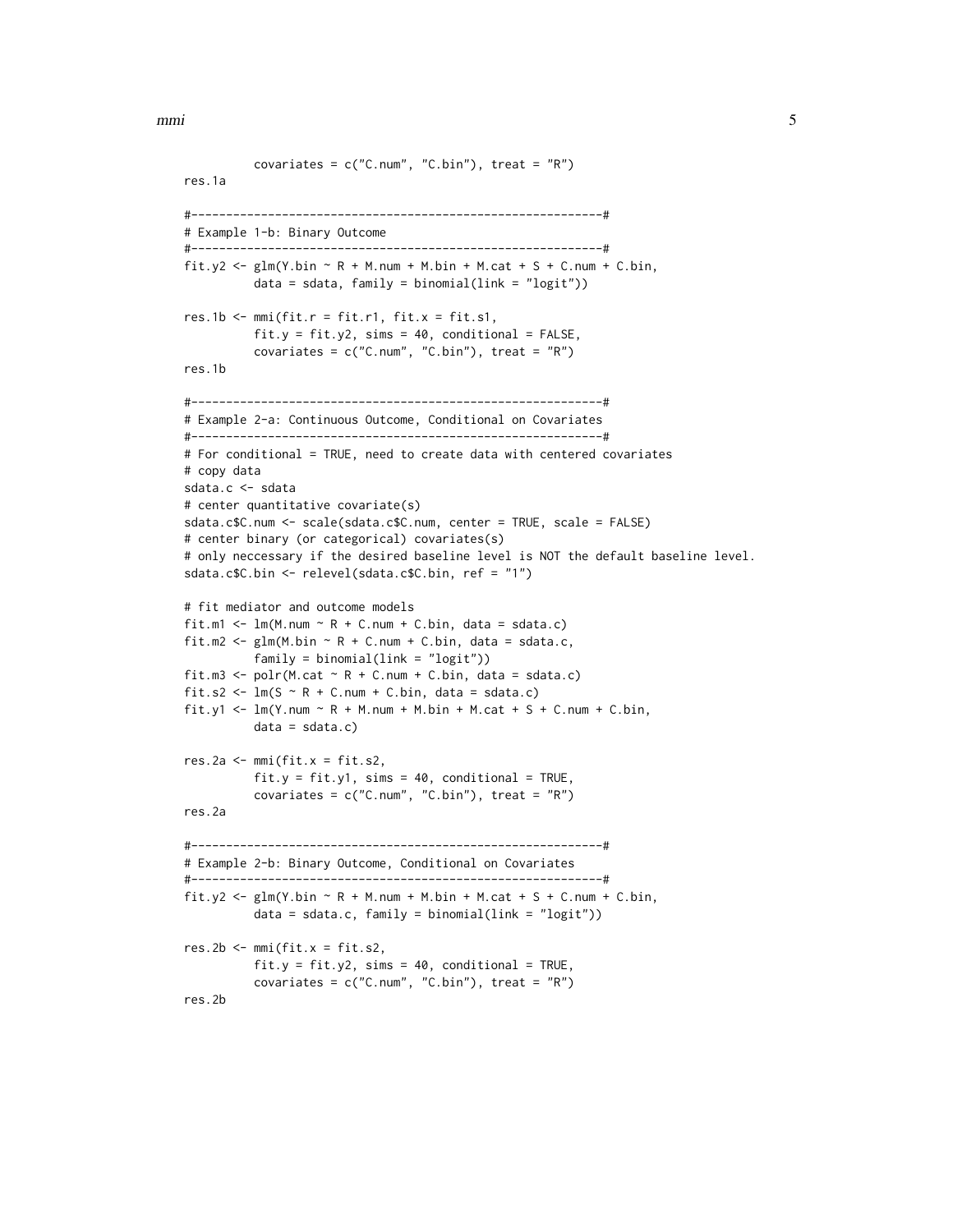#### <span id="page-5-0"></span>Description

'pocr' is used to estimate the initial disparity, disparity reduction, and disparity remaining for causal decomposition analysis, using the product-of-coefficients-regression estimation method proposed by Park et. al. (2021+).

#### Usage

```
pocr(
  fit.x = NULL,fit.m,
 fit.y,
  treat,
  covariates,
  sims = 100,conf.level = 0.95,cluster = NULL,
 long = FALSE,
 mc.cores = 1L
)
```
#### Arguments

| fit.x      | a fitted model object for intermediate confounder. Can be of class 'lm'. Only<br>necessary if the mediator is categorical. Default is 'NULL'.                                                                    |
|------------|------------------------------------------------------------------------------------------------------------------------------------------------------------------------------------------------------------------|
| fit.m      | a fitted model object for mediator. Can be of class 'lm', 'glm', 'multinom', or<br>'polr'.                                                                                                                       |
| fit.y      | a fitted model object for outcome. Can be of class 'lm'.                                                                                                                                                         |
| treat      | a character string indicating the name of the treatment variable used in the mod-<br>els. The treatment can be categorical with two or more categories (two- or multi-<br>valued factor).                        |
| covariates | a vector containing the name of the covariate variable(s) used in the models.<br>Each covariate can be categorical with two or more categories (two- or multi-<br>valued factor) or continuous (numeric).        |
| sims       | number of Monte Carlo draws for nonparametric bootstrap.                                                                                                                                                         |
| conf.level | level of the returned two-sided confidence intervals, which are estimated by the<br>nonparametric percentile bootstrap method. Default is to return the 2.5 and 97.5<br>percentiles of the simulated quantities. |
| cluster    | a vector of cluster indicators for the bootstrap. If provided, the cluster bootstrap<br>is used. Default is 'NULL'.                                                                                              |
| long       | a logical value. If 'TRUE', the output will contain the entire sets of estimates<br>for all bootsrap samples. Default is 'FALSE'.                                                                                |
| mc.cores   | The number of cores to use. Must be exactly 1 on Windows.                                                                                                                                                        |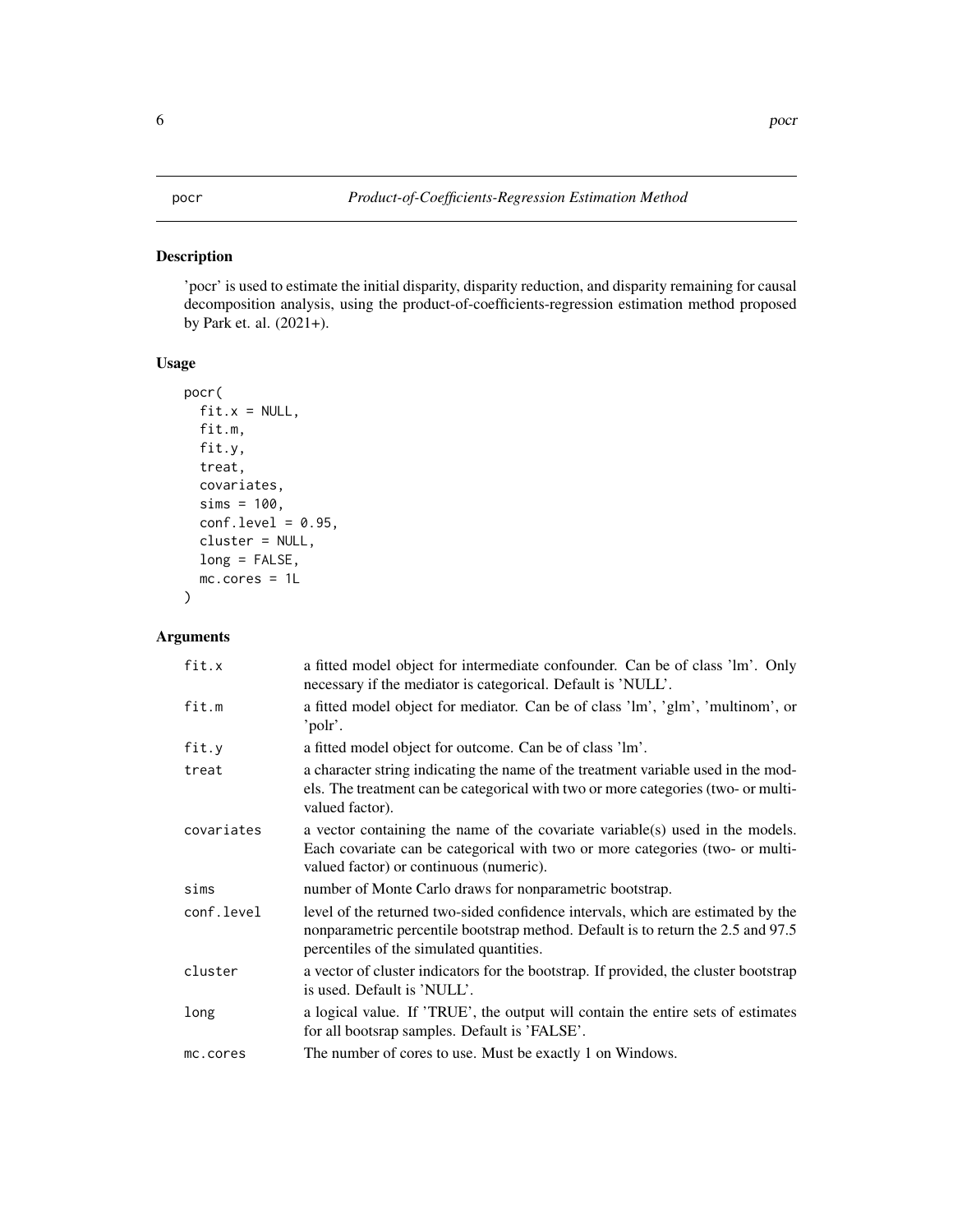<span id="page-6-0"></span>pocr  $\overline{7}$ 

#### Details

This function returns the point estimates of the initial disparity, disparity reduction, and disparity remaining for a categorical treatment and a variety of types of outcome and mediator(s) in causal decomposition analysis. It also returns nonparametric percentile bootstrap confidence intervals for each estimate.

The definition of the initial disparity, disparity reduction, and disparity remaining can be found in help('mmi'). As opposed to the 'mmi' and 'smi' function, this function uses the product-ofcoefficients-regression method suggested by Park et al.  $(2021+)$ . It always make the inference conditional on baseline covariates. Therefore, users need to center the data before fitting the models. See the reference for more details.

As of version 0.0.1, the mediator model ('fit.m') can be of class 'lm', 'glm', 'multinom', or 'polr', corresponding respectively to the linear regression models and generalized linear models, multinomial log-linear models, and ordered response models. The outcome model ('fit.y') can be of class 'lm'. The intermediate confounder model ('fit.x') can also be of class 'lm' and only necessary when the mediator is categorical.

#### Value

| result     | a matrix containing the point estimates of the initial disparity, disparity remain-<br>ing, and disparity reduction, and the percentile bootsrap confidence intervals for<br>each estimate. |
|------------|---------------------------------------------------------------------------------------------------------------------------------------------------------------------------------------------|
| all.result | a matrix containing the point estimates of the initial disparity, disparity remain-<br>ing, and disparity reduction for all bootsrap samples. Returned if 'long' is<br>'TRUE'.              |

#### Author(s)

Suyeon Kang, University of California, Riverside, <skang062@ucr.edu>; Soojin Park, University of California, Riverside, <soojinp@ucr.edu>.

#### References

Park, S., Kang, S., and Lee, C. (2021+). "Choosing an Optimal Method for Causal Decomposition Analysis: A Better Practice for Identifying Contributing Factors to Health Disparities".

#### See Also

[mmi](#page-1-1), [smi](#page-8-1)

#### Examples

data(sdata)

```
# To be conditional on covariates, first create data with centered covariates
# copy data
sdata.c <- sdata
# center quantitative covariate(s)
sdata.c$C.num <- scale(sdata.c$C.num, center = TRUE, scale = FALSE)
# center binary (or categorical) covariates(s)
```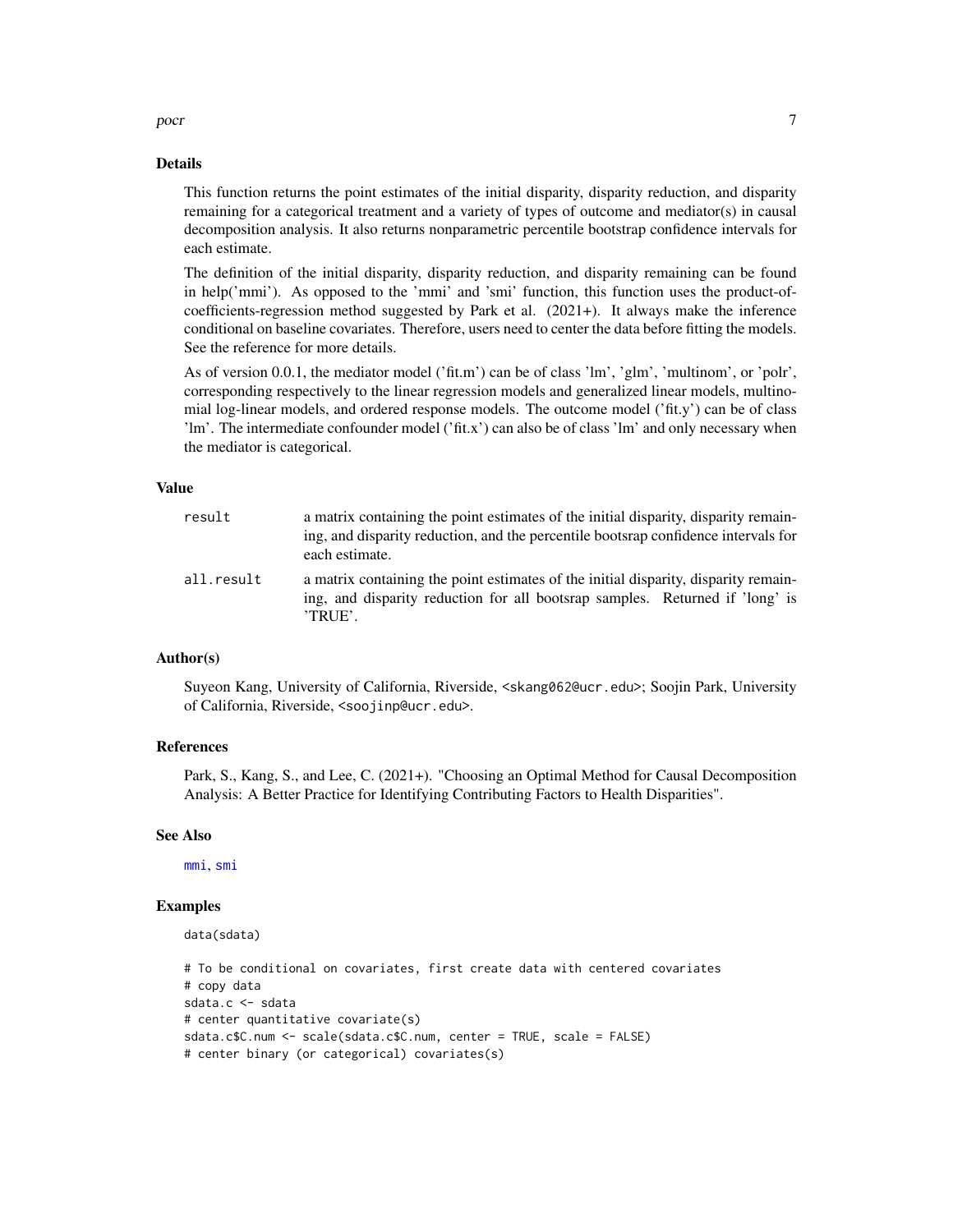<span id="page-7-0"></span># only neccessary if the desired baseline level is NOT the default baseline level. sdata.c\$C.bin <- relevel(sdata.c\$C.bin, ref = "1")

```
#--------------------------------------------------------------#
# Example 1: Continuous Mediator
#--------------------------------------------------------------#
fit.m1 \leq lm(M.num \sim R + C.num + C.bin, data = sdata.c)
fit.y1 <- lm(Y.num \sim R + M.num + M.num:R + S +C.num + C.bin, data = sdata.c)
res1 \leq pocr(fit.m = fit.m1, fit.y = fit.y1, sims = 40,
        covariates = c("C.num", "C.bin"), treat = "R")res1
#--------------------------------------------------------------#
# Example 2: Binary Mediator
#--------------------------------------------------------------#
fit.s1 <- lm(S \sim R + C.num + C.bin, data = sdata.c)fit.m2 <- glm(M.bin \sim R + C.num + C.bin, data = sdata.c,family = binomial(link = "logit")fit.y2 <- lm(Y.num \sim R + M.bin + M.bin:R + S +C.num + C.bin, data = sdata.c)
res2 <- pocr(fit.x = fit.s1, fit.m = fit.m2, fit.y = fit.y2,
        sims = 40, covariates = c("C.num", "C.bin"), treat = "R")res2
#--------------------------------------------------------------#
# Example 3: Ordinal Mediator
#--------------------------------------------------------------#
require(MASS)
fit.m3 <- polr(M.cat \sim R + C.num + C.bin, data = sdata.c)fit.y3 <- lm(Y.num \sim R + M.cat + M.cat:R + S +C.num + C.bin, data = sdata.c)
res3 \leq pocr(fit.x = fit.s1, fit.m = fit.m3, fit.y = fit.y3,
       sims = 40, covariates = c("C.num", "C.bin"), treat = "R")
res3
#--------------------------------------------------------------#
# Example 4: Nominal Mediator
#--------------------------------------------------------------#
require(nnet)
fit.m4 \leq multinom(M.cat \sim R + C.num + C.bin, data = sdata.c)
res4 \leq pocr(fit.x = fit.s1, fit.m = fit.m4, fit.y = fit.y3,
        sims = 40, covariates = c("C.num", "C.bin"), treat = "R")res4
```
sdata *Synthetic Data for Illustration*

#### **Description**

A ranomly generated dataset containing 1000 rows and 9 columns with no missing values.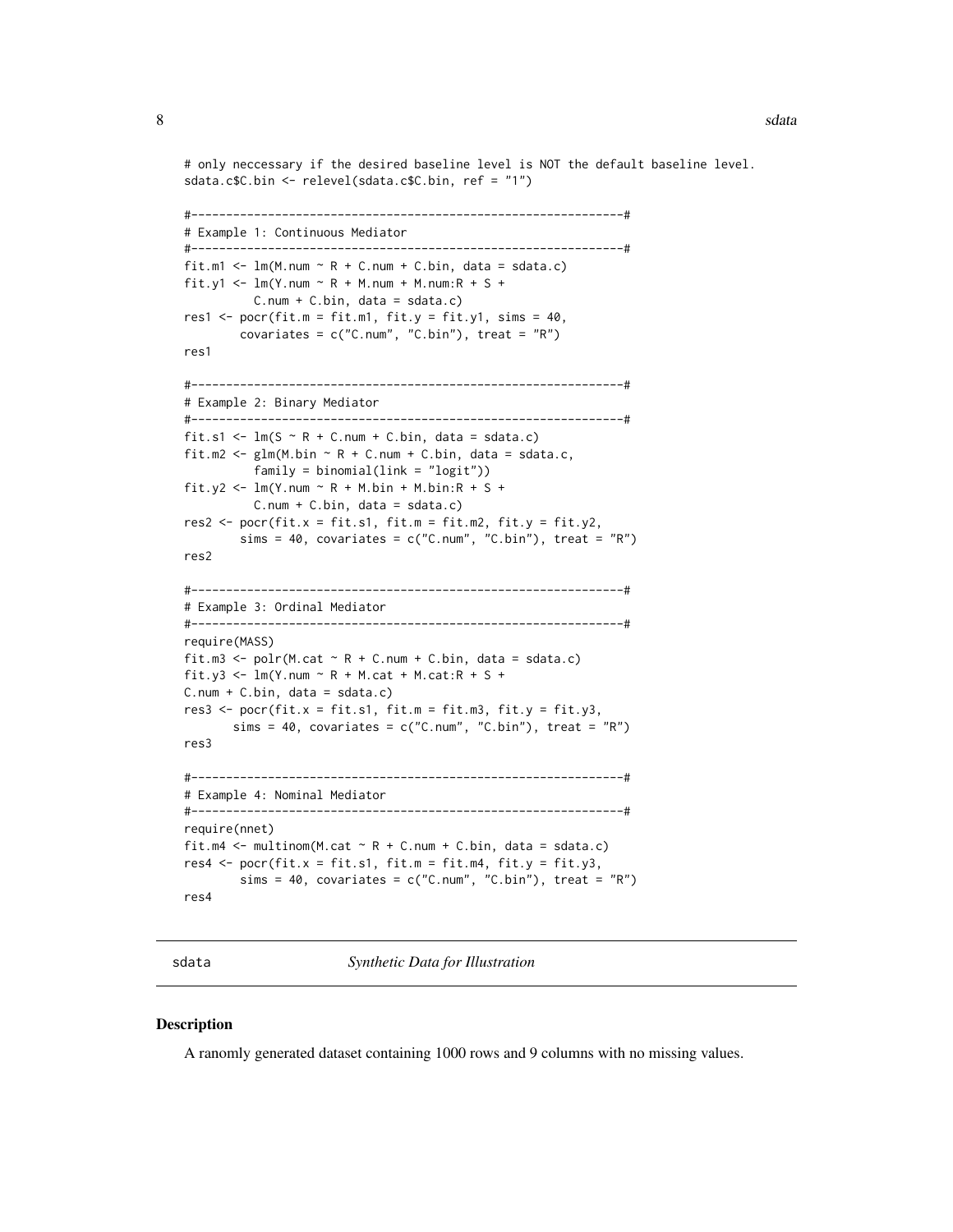<span id="page-8-0"></span>smi 9

#### Usage

sdata

#### Format

A data frame containing the following variables. The data are provided only for explanatory purposes. The mediators are assumed to be independent of each other.

C.num: A quantitative covariate.

C.bin: A binary covariates with a value of 0 or 1.

R: A group indicator with four levels.

S: A quantitative intermediate confounder between a mediator and the outcome.

M.num: A quantitative mediator.

M.bin: A binary mediator with a value of 0 or 1.

M.cat: A categorical mediator with three levels.

Y.num: A quantitative outcome.

**Y.bin:** A binary outcome with a value of 0 or 1.

#### Details

Note that all the variables are randomly generated using the dataset used in Park et al. (2021+).

#### References

Park, S., Kang, S., and Lee, C. (2021+). "Choosing an Optimal Method for Causal Decomposition Analysis: A Better Practice for Identifying Contributing Factors to Health Disparities".

<span id="page-8-1"></span>smi *Single-Mediator-Imputation Estimation Method*

#### Description

'smi' is used to estimate the initial disparity, disparity reduction, and disparity remaining for causal decomposition analysis, using the single-mediator-imputation estimation method proposed by Park et. al. (2021+).

#### Usage

```
smi(
  fit.r = NULL,fit.m,
  fit.y,
  treat,
  covariates,
  sims = 100,
```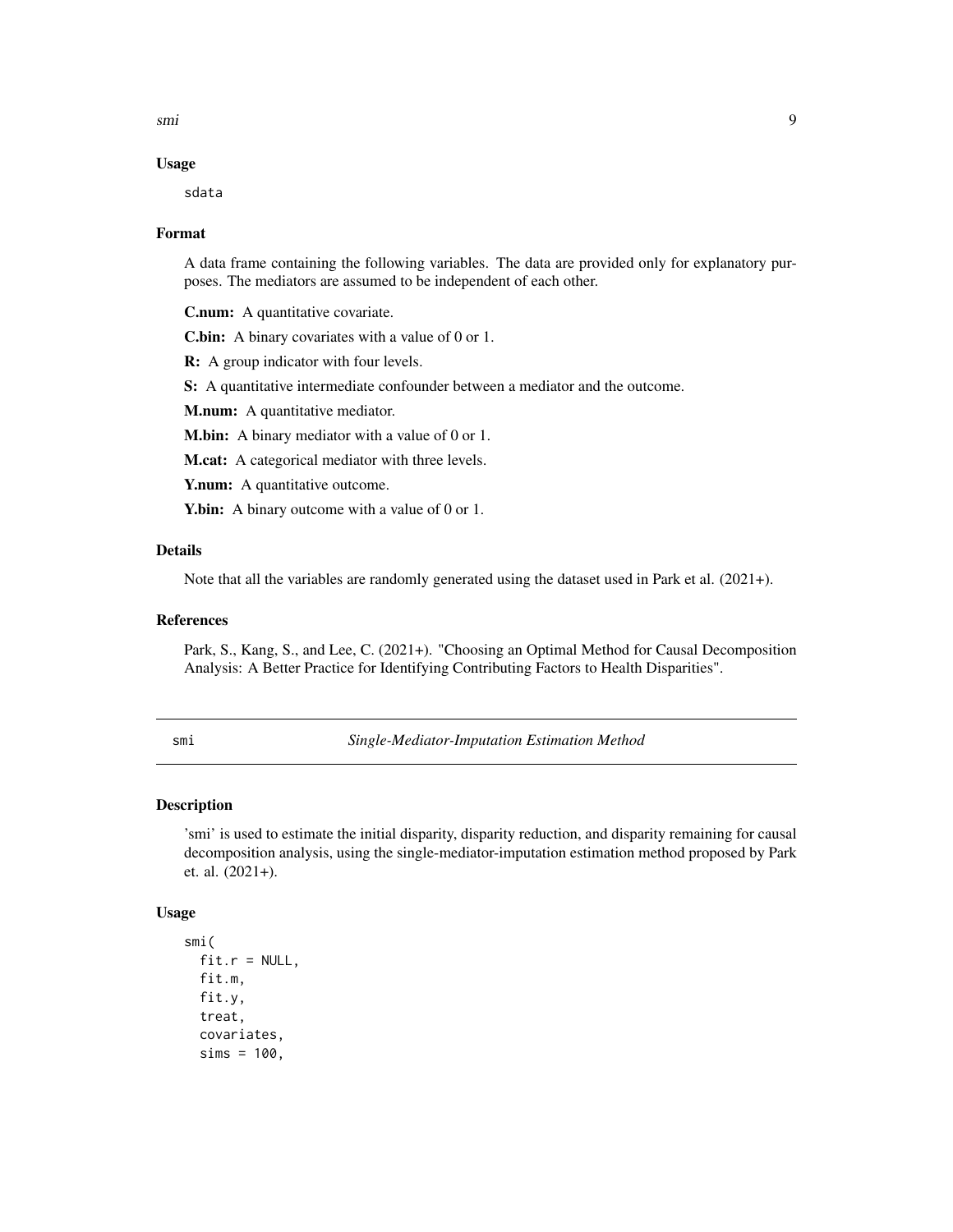```
conf. level = 0.95,
  conditional = TRUE,
 cluster = NULL,
 long = FALSE,
 mc.cores = 1L
)
```
#### Arguments

| fit.r       | a fitted model object for treatment. Can be of class 'CBPS' or 'SumStat'. De-<br>fault is 'NULL'. Only necessary if 'conditional' is 'FALSE'.                                                                                                                            |
|-------------|--------------------------------------------------------------------------------------------------------------------------------------------------------------------------------------------------------------------------------------------------------------------------|
| fit.m       | a fitted model object for mediator. Can be of class 'lm', 'glm', 'multinom', or<br>'polr'.                                                                                                                                                                               |
| fit.y       | a fitted model object for outcome. Can be of class 'lm' or 'glm'.                                                                                                                                                                                                        |
| treat       | a character string indicating the name of the treatment variable used in the mod-<br>els. The treatment can be categorical with two or more categories (two- or multi-<br>valued factor).                                                                                |
| covariates  | a vector containing the name of the covariate variable(s) used in the models.<br>Each covariate can be categorical with two or more categories (two- or multi-<br>valued factor) or continuous (numeric).                                                                |
| sims        | number of Monte Carlo draws for nonparametric bootstrap.                                                                                                                                                                                                                 |
| conf.level  | level of the returned two-sided confidence intervals, which are estimated by the<br>nonparametric percentile bootstrap method. Default is .95, which returns the 2.5<br>and 97.5 percentiles of the simulated quantities.                                                |
| conditional | a logical value. If 'TRUE', the function will return the estimates conditional on<br>those covariate values; and all covariates in mediator and outcome models need<br>to be centered prior to fitting. Default is 'TRUE'. If 'FALSE', 'fit.r' needs to be<br>specified. |
| cluster     | a vector of cluster indicators for the bootstrap. If provided, the cluster bootstrap<br>is used. Default is 'NULL'.                                                                                                                                                      |
| long        | a logical value. If 'TRUE', the output will contain the entire sets of estimates<br>for all bootsrap samples. Default is 'FALSE'.                                                                                                                                        |
| mc.cores    | The number of cores to use. Must be exactly 1 on Windows.                                                                                                                                                                                                                |

#### Details

This function returns the point estimates of the initial disparity, disparity reduction, and disparity remaining for a categorical treatment and a variety of types of outcome and mediator(s) in causal decomposition analysis. It also returns nonparametric percentile bootstrap confidence intervals for each estimate.

The definition of the initial disparity, disparity reduction, and disparity remaining can be found in help('mmi'). As opposed to the 'mmi' function, this function uses the single-mediator-imputation method suggested by Park et al. (2021+). See the reference for more details.

If one wants to make the inference conditional on baseline covariates, set 'conditional  $= T'$  and center the data before fitting the models.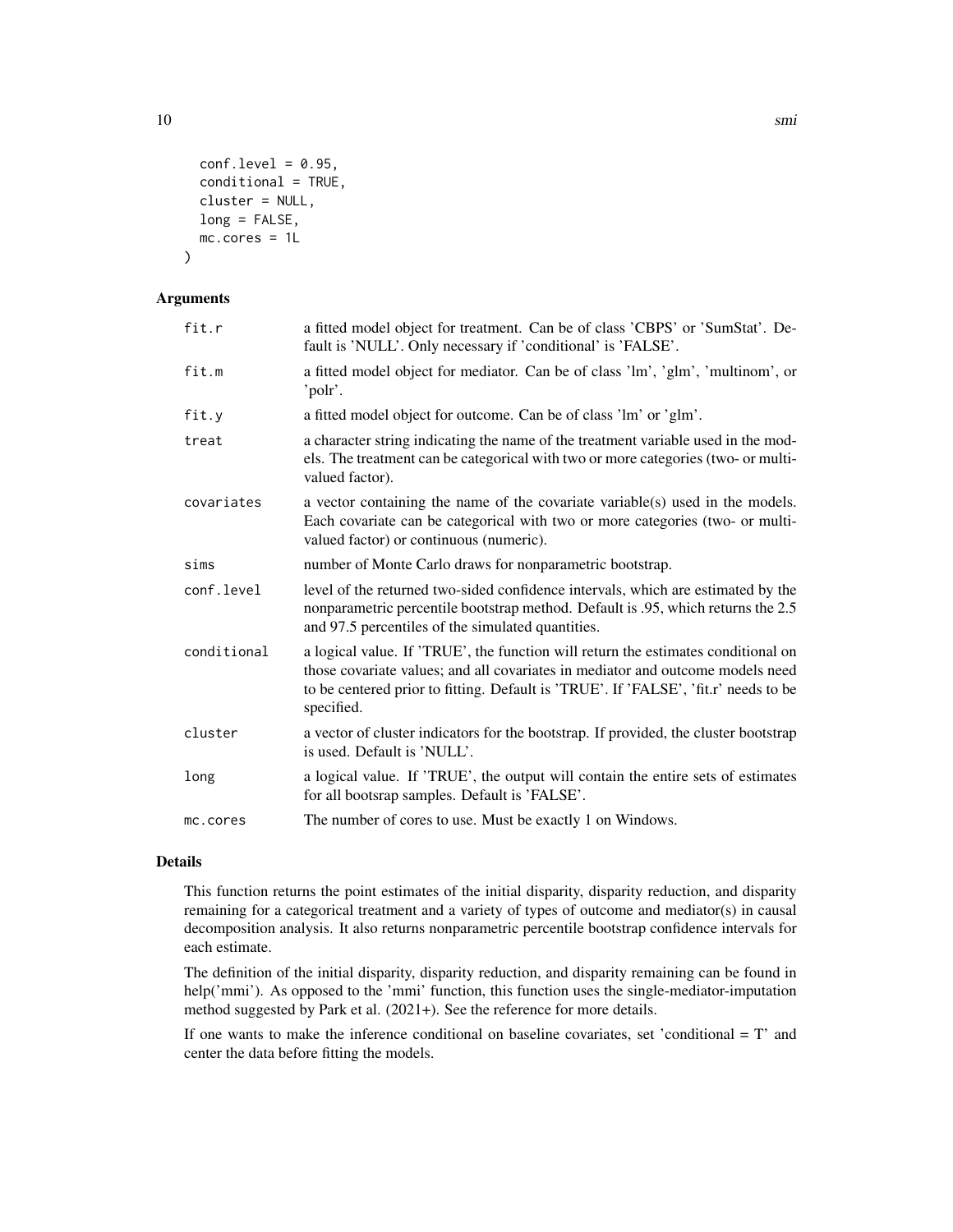<span id="page-10-0"></span>smi and the state of the state of the state of the state of the state of the state of the state of the state of the state of the state of the state of the state of the state of the state of the state of the state of the st

As of version 0.0.1, the mediator model ('fit.m') can be of class 'lm', 'glm', 'multinom', or 'polr', corresponding respectively to the linear regression models and generalized linear models, multinomial log-linear models, and ordered response models. The outcome model  $(\hat{f}it,v')$  can be of class 'lm' or 'glm'. Also, the treatment model ('fit.r') can be of class 'CBPS' or 'SumStat', both of which use the propensity score weighting. It is only necessary when 'conditional  $= F'$ .

#### Value

| result     | a matrix containing the point estimates of the initial disparity, disparity remain-<br>ing, and disparity reduction, and the percentile bootsrap confidence intervals for<br>each estimate. |
|------------|---------------------------------------------------------------------------------------------------------------------------------------------------------------------------------------------|
| all.result | a matrix containing the point estimates of the initial disparity, disparity remain-<br>ing, and disparity reduction for all bootsrap samples. Returned if 'long' is<br>'TRUE'.              |

#### Author(s)

Suyeon Kang, University of California, Riverside, <skang062@ucr.edu>; Soojin Park, University of California, Riverside, <soojinp@ucr.edu>.

#### References

Park, S., Kang, S., and Lee, C. (2021+). "Choosing an Optimal Method for Causal Decomposition Analysis: A Better Practice for Identifying Contributing Factors to Health Disparities".

#### See Also

[mmi](#page-1-1)

#### Examples

data(sdata)

```
#-----------------------------------------------------------#
# Example 1-a: Continuous Outcome
#-----------------------------------------------------------#
require(PSweight)
fit.r1 <- SumStat(R \sim C.num + C.bin, data = sdata, weight = "IPW")
require(CBPS)
fit.r2 <- CBPS(R \sim C.num + C.bin, data = sdata, method = "exact",
          standardize = "TRUE")
# Continuous mediator
fit.m1 <- lm(M.num \sim R + C.num + C.bin, data = sdata)fit.y1 <- lm(Y.num \sim R + M.num + S + C.num + C.bin, data = sdata)res.1a1 \leq smi(fit.r = fit.r1, fit.m = fit.m1,
          fit.y = fit.y1, sim s = 40, conditional = FALSE,
          covariates = c("C.num", "C.bin"), treat = "R")res.1a1
```
# Binary mediator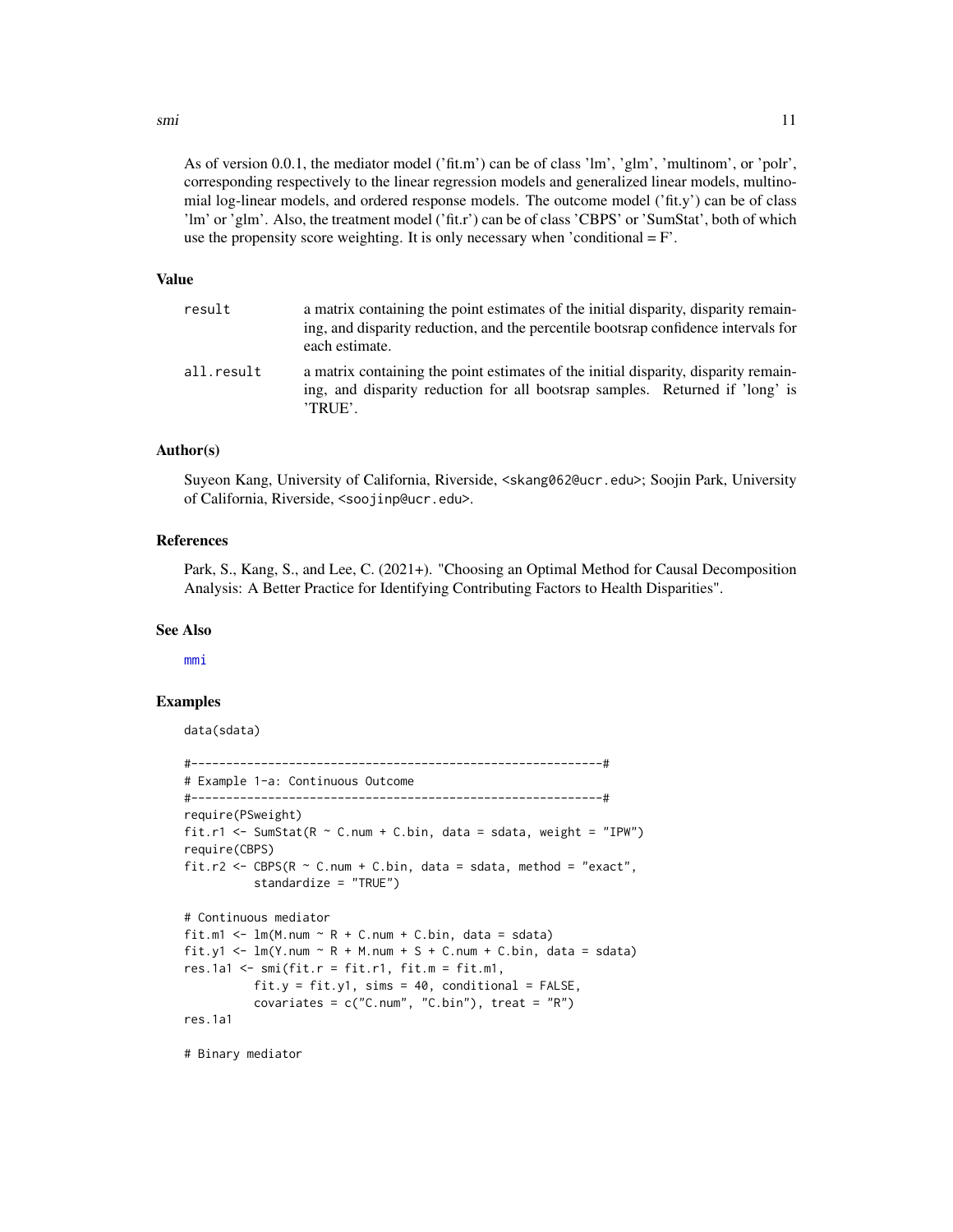```
fit.m2 <- glm(M.bin \sim R + C.num + C.bin, data = sdata,
          family = binomial(link = "logit"))
fit.y2 <- lm(Y.num \sim R + M.bin + S + C.num + C.bin, data = sdata)res.1a2 \leq smi(fit.r = fit.r1, fit.m = fit.m2,
          fit.y = fit.y2, sims = 40, conditional = FALSE,
          covariates = c("C.num", "C.bin"), \text{treat} = "R")res.1a2
# Categorical mediator
require(MASS)
fit.m3 <- polr(M.cat \sim R + C.num + C.bin, data = sdata)
fit.y3 <- lm(Y.num \sim R + M.cat + S + C.num + C.bin, data = sdata)res.1a3 \leq smi(fit.r = fit.r1, fit.m = fit.m3,
          fit.y = fit.y3, sims = 40, conditional = FALSE,
          covariates = c("C.num", "C.bin"), \text{treat} = "R")res.1a3
require(nnet)
fit.m4 \leq multinom(M.cat \sim R + C.num + C.bin, data = sdata)
res.1a4 \leq smi(fit.r = fit.r1, fit.m = fit.m4,
          fit.y = fit.y3, sims = 40, conditional = FALSE,
          covariates = c("C.num", "C.bin"), \text{treat} = "R")res.1a4
#-----------------------------------------------------------#
# Example 1-b: Binary Outcome
#-----------------------------------------------------------#
# Continuous mediator
fit.y1 <- glm(Y.bin ~ R + M.num + S + C.num + C.bin,data = sdata, family = binomial(link = "logit"))
res.1b1 \leq smi(fit.r = fit.r1, fit.m = fit.m1,
          fit.y = fit.y1, sims = 40, conditional = FALSE,
          covariates = c("C.num", "C.bin"), treat = "R")res.1b1
# Binary mediator
fit.y2 <- glm(Y.bin ~ R + M.bin + S + C.num + C.bin,data = sdata, family = binomial(link = "logit"))
res.1b2 \leq smi(fit.r = fit.r1, fit.m = fit.m2,
          fit.y = fit.y2, sims = 40, conditional = FALSE,
          covariates = c("C.num", "C.bin"), \text{treat} = "R")res.1b2
# Categorical mediator
fit.y3 <- glm(Y.bin \sim R + M.cat + S + C.num + C.bin,data = sdata, family = binomial(link = "logit"))
res.1b3 \leq smi(fit.r = fit.r1, fit.m = fit.m3,
          fit.y = fit.y3, sims = 40, conditional = FALSE,
          covariates = c("C.num", "C.bin"), treat = "R")res.1b3
res.1b4 \leq smi(fit.r = fit.r1, fit.m = fit.m4,
```

```
fit.y = fit.y3, sims = 40, conditional = FALSE,
```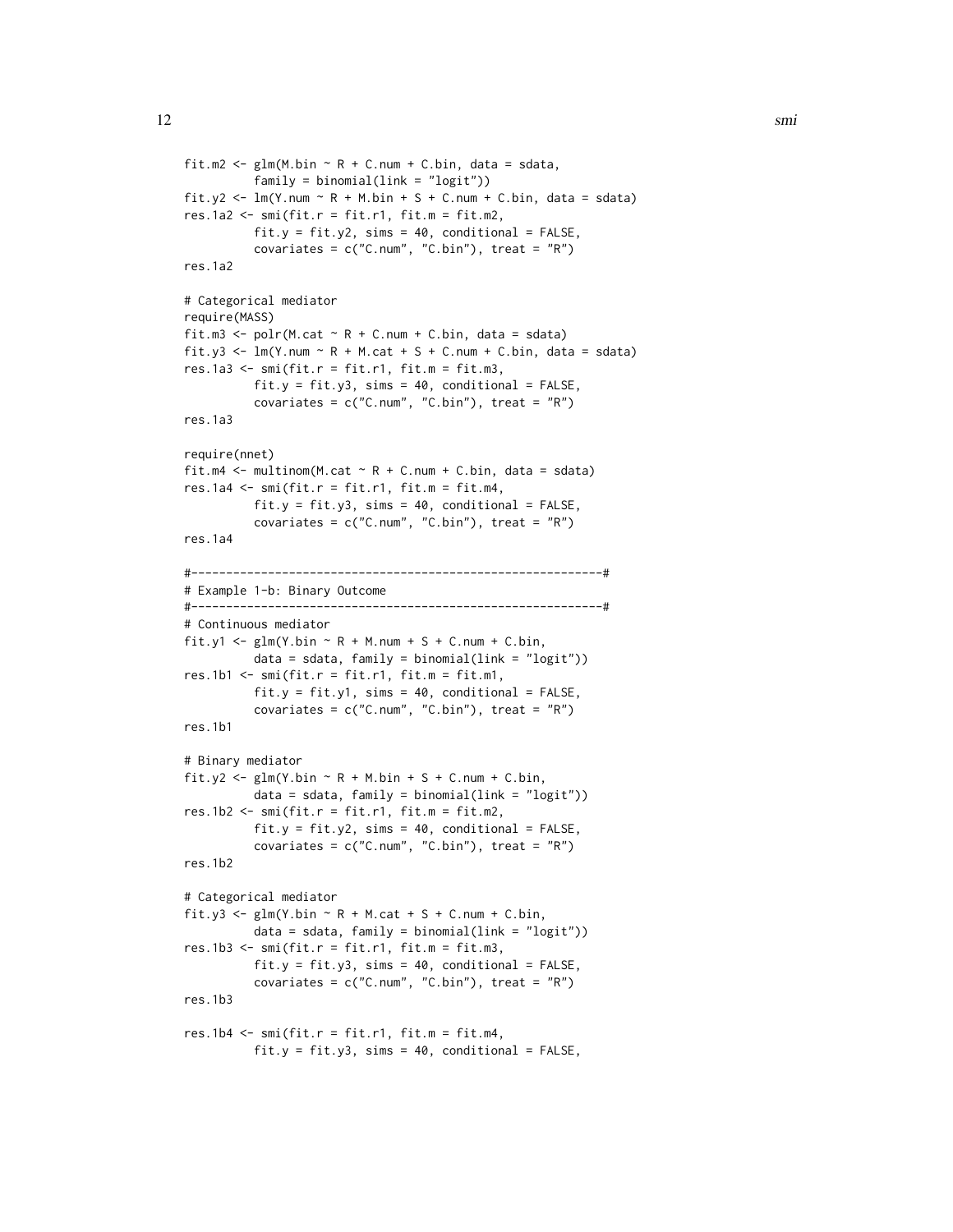smi and the state of the state of the state of the state of the state of the state of the state of the state of the state of the state of the state of the state of the state of the state of the state of the state of the st

```
covariates = c("C.num", "C.bin"), treat = "R")res.1b4
#--------------------------------------------------------------#
# Example 2-a: Continuous Outcome, Conditional on Covariates
#--------------------------------------------------------------#
# For conditional = T, need to create data with centered covariates
# copy data
sdata.c <- sdata
# center quantitative covariate(s)
sdata.c$C.num <- scale(sdata.c$C.num, center = TRUE, scale = FALSE)
# center binary (or categorical) covariates(s)
# only neccessary if the desired baseline level is NOT the default baseline level.
sdata.c$C.bin <- relevel(sdata.c$C.bin, ref = "1")
# Continuous mediator
fit.y1 <- lm(Y.num \sim R + M.num + S + C.num + C.bin, data = sdata.c)fit.m1 <- lm(M.num \sim R + C.num + C.bin, data = sdata.c)res.2a1 \leq smi(fit.m = fit.m1,
          fit.y = fit.y1, sims = 40, conditional = TRUE,
          covariates = c("C.num", "C.bin"), treat = "R")
res.2a1
# Binary mediator
fit.y2 <- lm(Y.num \sim R + M.bin + S + C.num + C.bin, data = sdata.c)fit.m2 <- glm(M.bin \sim R + C.num + C.bin, data = sdata.c,family = binomial(link = "logit")res.2a2 \leq smi(fit.m = fit.m2,
          fit.y = fit.y2, sims = 40, conditional = TRUE,
          covariates = c("C.num", "C.bin"), \text{treat} = "R")res.2a2
# Categorical mediator
fit.y3 <- lm(Y.num \sim R + M.cat + S + C.num + C.bin, data = sdata.c)fit.m3 <- polr(M.cat \sim R + C.num + C.bin, data = sdata.c)
res.2a3 <- smi(fit.m = fit.m3,
          fit.y = fit.y3, sims = 40, conditional = TRUE,
          covariates = c("C.num", "C.bin"), treat = "R")
res.2a3
fit.m4 \leq multinom(M.cat \sim R + C.num + C.bin, data = sdata.c)
res.2a4 \leq smi(fit.m = fit.m4,
          fit.y = fit.y3, sims = 40, conditional = TRUE,
          covariates = c("C.num", "C.bin"), \text{treat} = "R")res.2a4
#-----------------------------------------------------------#
# Example 2-b: Binary Outcome, Conditional on Covariates
#-----------------------------------------------------------#
# Continuous mediator
fit.y1 <- glm(Y.bin \sim R + M.num + S + C.num + C.bin,data = sdata.c, family = binomial(link = "logit"))
res.2b1 \leq -smifit.m = fit.m1,
```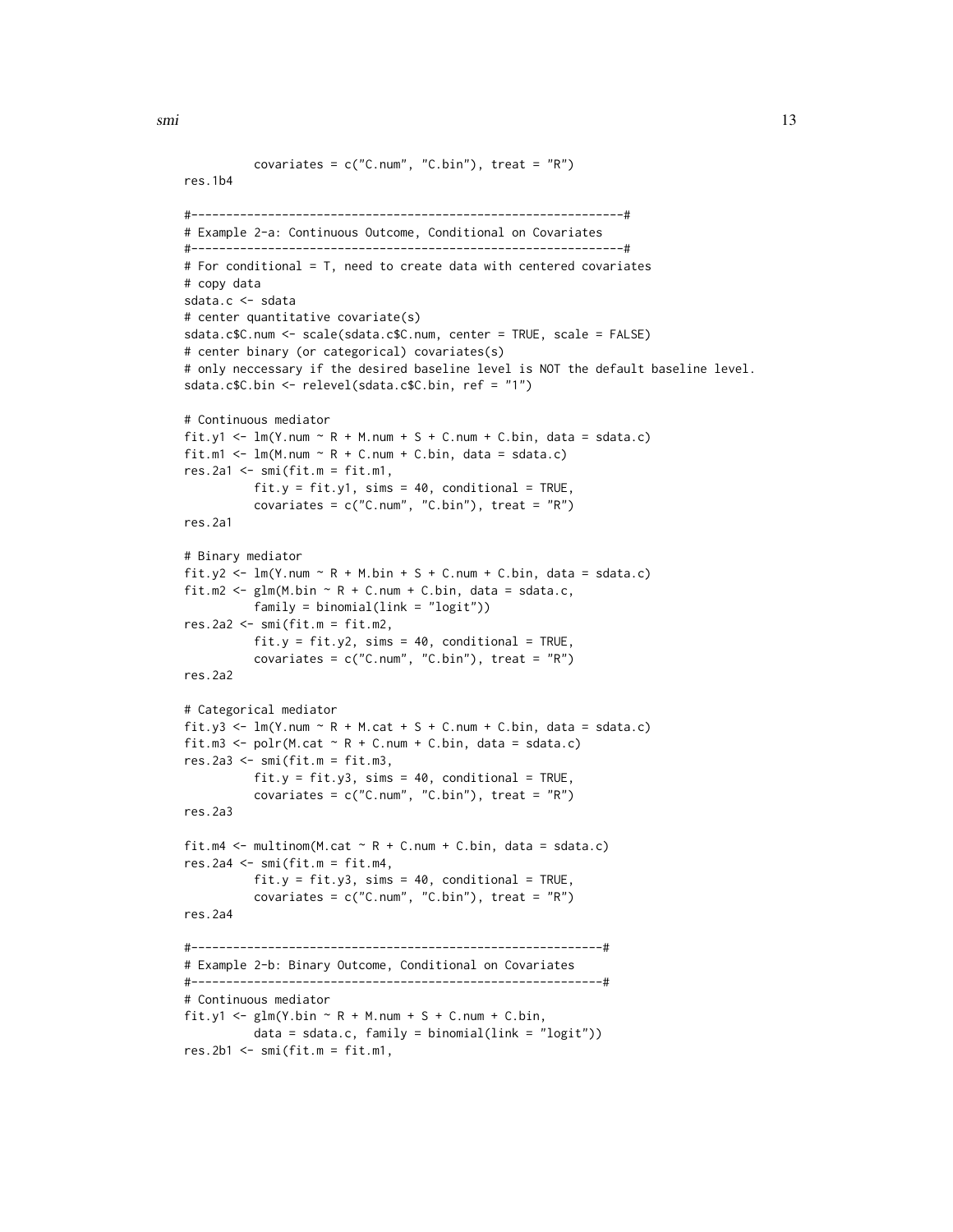```
fit.y = fit.y1, sims = 40, conditional = TRUE,
         covariates = c("C.num", "C.bin"), treat = "R")res.2b1
# Binary mediator
fit.y2 <- glm(Y.bin ~ R + M.bin + S + C.num + C.bin,data = sdata.c, family = binomial(link = "logit"))
res.2b2 <- smi(fit.m = fit.m2,
         fit.y = fit.y2, sims = 40, conditional = TRUE,
          covariates = c("C.num", "C.bin"), treat = "R")
res.2b2
# Categorical mediator
fit.y3 <- glm(Y.bin ~ R + M.cat + S + C.num + C.bin,data = sdata.c, family = binomial(link = "logit"))
res.2b3 <- smi(fit.m = fit.m3,
         fit.y = fit.y3, sims = 40, conditional = TRUE,
          covariates = c("C.num", "C.bin"), treat = "R")res.2b3
res.2b4 <- smi(fit.m = fit.m4,
         fit.y = fit.y3, sims = 40, conditional = TRUE,
         covariates = c("C.num", "C.bin"), treat = "R")res.2b4
```